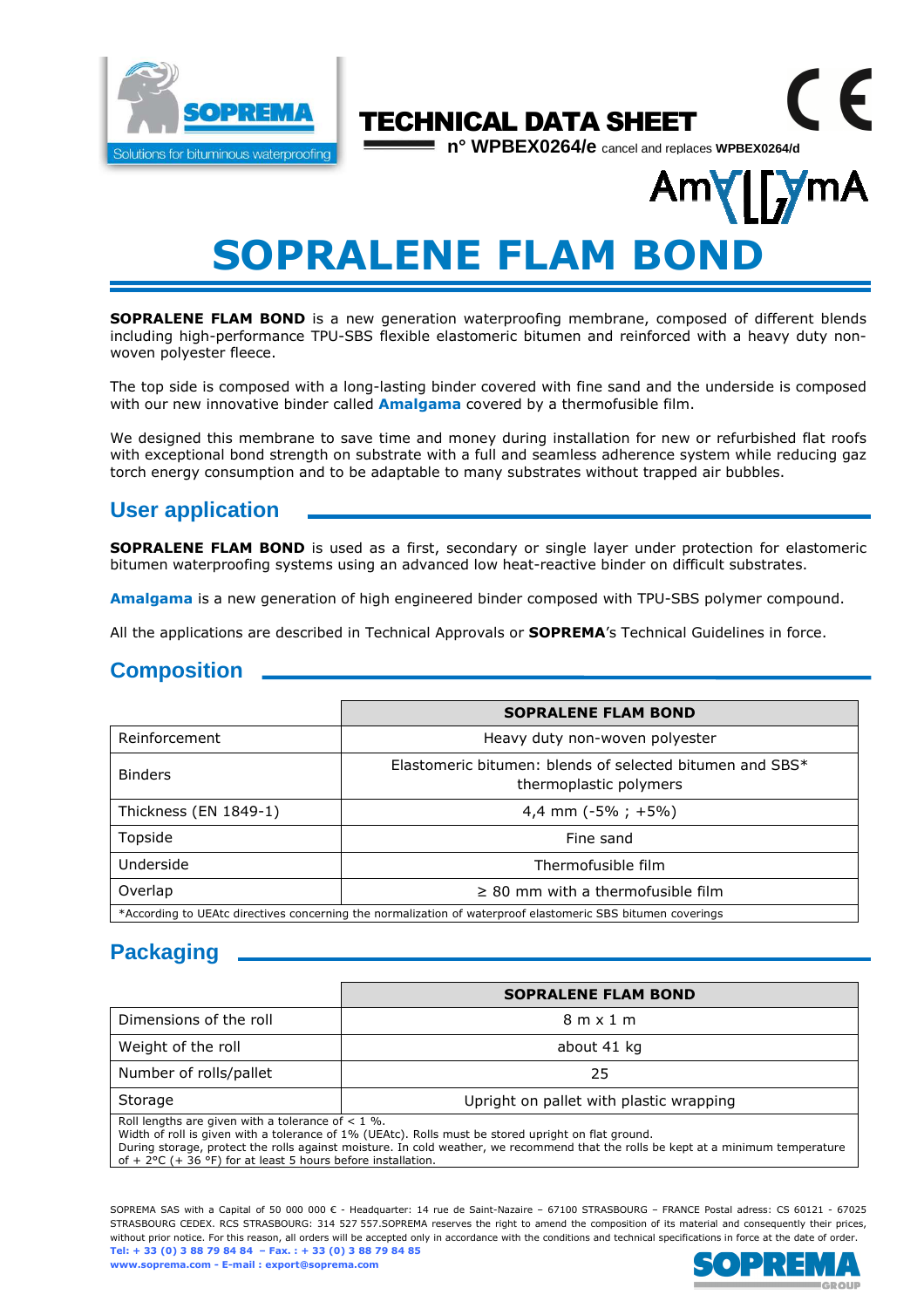

# TECHNICAL DATA SHEET

**n° WPBEX0264/e** cancel and replaces **WPBEX0264/d**

 $\epsilon$ 

## **Characteristics (outside CE marking)**

|                                                                   | Test method | <b>SOPRALENE FLAM BOND</b> |
|-------------------------------------------------------------------|-------------|----------------------------|
| Bond strength to concrete<br>with Elastocol 500 bituminous primer | EN 13596    | $\geq 0.4$ MPa             |

#### **Installation**

**SOPRALENE FLAM BOND** must be applied by torch-on techniques.

Hot bitumen must not be used in the bonding process.

## **Special indications**

#### **Hygiene, health and environment:**

The product does not contain any substance likely to be detrimental to health or to environment and complies with generally admitted Health and Safety Requirements. For further information, please refer to relevant Safety Data Sheet.

#### **Traceability:**

Product traceability is ensured through a manufacturing code present on the packaging.

#### **Quality control:**

**SOPREMA** has always attached the highest importance to the quality of its products, to the respect of environment and men.

For this reason, we apply an integrated management of the Quality and Environment certified **ISO 9001**  and **ISO 14001**.